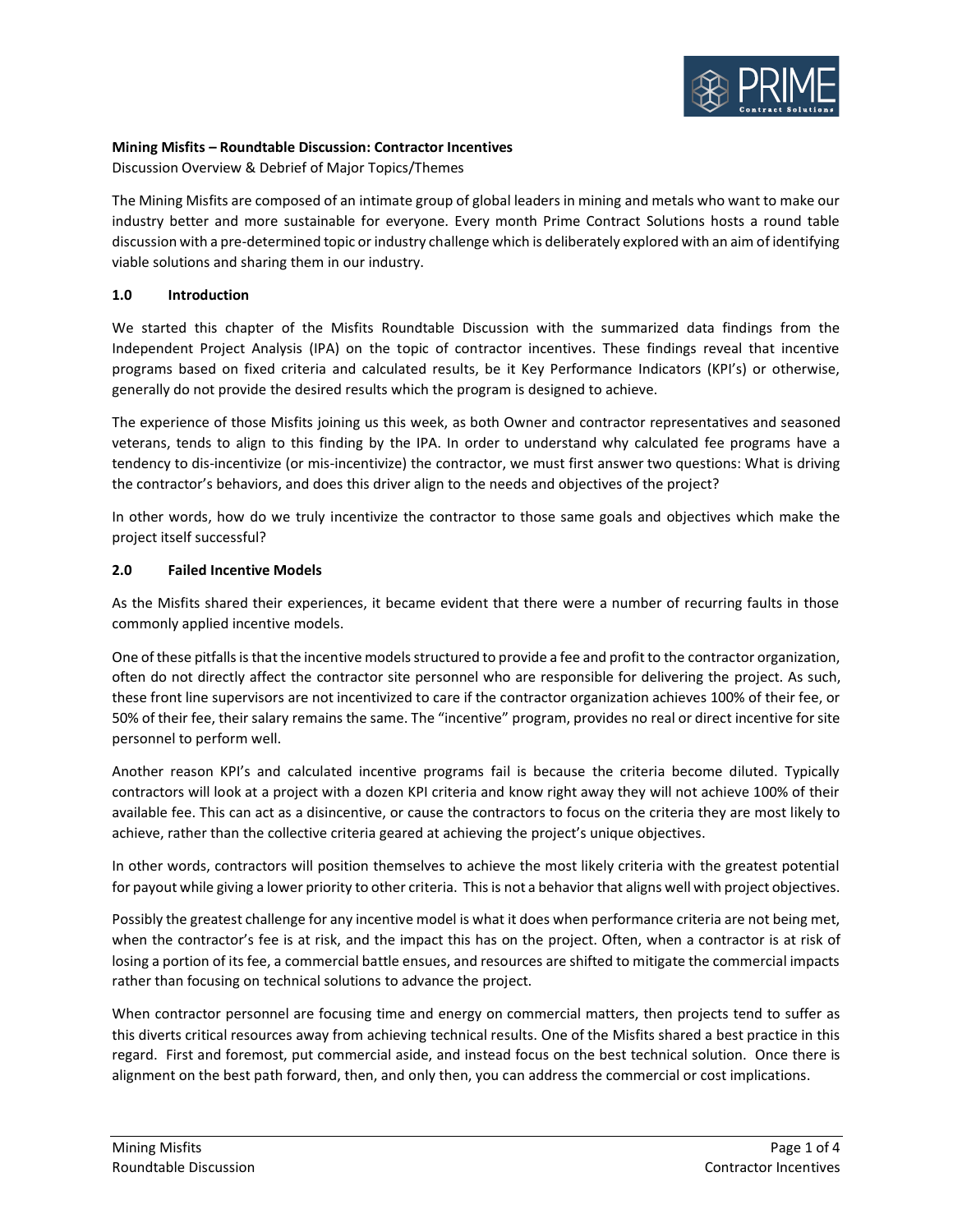

## **3.0 Contractor Behaviors**

The objective is clear: execute a successful project. When the contractor wins, the owner wins. It is the overwhelming position of the Misfits, that they want their contractors to be successful. More than that, to secure the best contractors and the best contractor performance, they want to see contractors making above-market profits.

Contractors tend to staff the best personnel on the best earning projects. Meanwhile, owners often look at the incentive program as a commercial weapon instead of a motivating factor. Owners cannot punish the contractor until they focus on the project and improve performance, this has been proven to be dis-incentivizing.

Throughout our Misfits discussions, we keep coming back to the importance of having the best people on the job. That was true this roundtable as well, with one new flavor mentioned above: owners want the best contractor personnel, and they want them focusing on advancing the project.

When good project personnel are focusing on commercial matters to secure the largest amount of an already presumably slim margin available to them, it distracts from the real work.

Another point mentioned was that contractors send their best people to the best projects. Considering these dynamics, why would owner teams not want to pay their contractors better, and keep their technical personnel driving the project rather than managing commercial aspects? Nobody from either the owner or contractor organization wants to be on a dog of a project; therefore it is important for owners to acknowledge what type of behavior is expected with adversarial contract relationships. One Misfit implicitly stated that as a contractor responsible for multiple projects at any given moment the best people are put on projects with the best margins. It only makes sense.

Much of what we are discussing is Psychology 101. The carrot and the stick incentives. And yet, so much of the industry is practicing adversarial relationships and repeating the same commercial battles over small dollar fees. As an aside, one aspect that the Misfits and Prime Contract Solutions are going to dive deeper into is basic psychology and how mindset ultimately impacts project performance (or lackthereof). It seems much of the industry has ignored the basic principles of how the human mind works and why people make the decisions the do. More to come, but I, personally believe a more robust understanding could be a game changer in our industry! It's time for us to elevate our thinking and evolve as an industry!

One Misfit in particular made two points that are not common thought in the industry amongst owner personnel: contractors are not getting rich off one job, they are not looking to take advantage of owners, nor can they absorb financial risk on one contract that would take the margin of ten projects to cover!

It should be of no surprise that relationships, honesty, and trust were central in this conversation about contractor incentives. It is interesting that so many industry leaders can agree to the importance of these components, yet the overwhelming majority of relationships in the industry continue to be combative.

It would seem that paying contractors fairly and incentivizing their great performance would yield better results than setting them up with slim margins, and then taking away every component of the fee that the owner is able to. This fee structure is not an incentive, that is a disincentive, and surely yields the opposite behaviors than intended.

As one Misfit representing the owners frustratedly called out:

*"There is a fundamental philosophical misunderstanding with certain owners that I'll never ever get my head around. Which is the inherent view that somehow profit and incentive is is is a bad thing!"*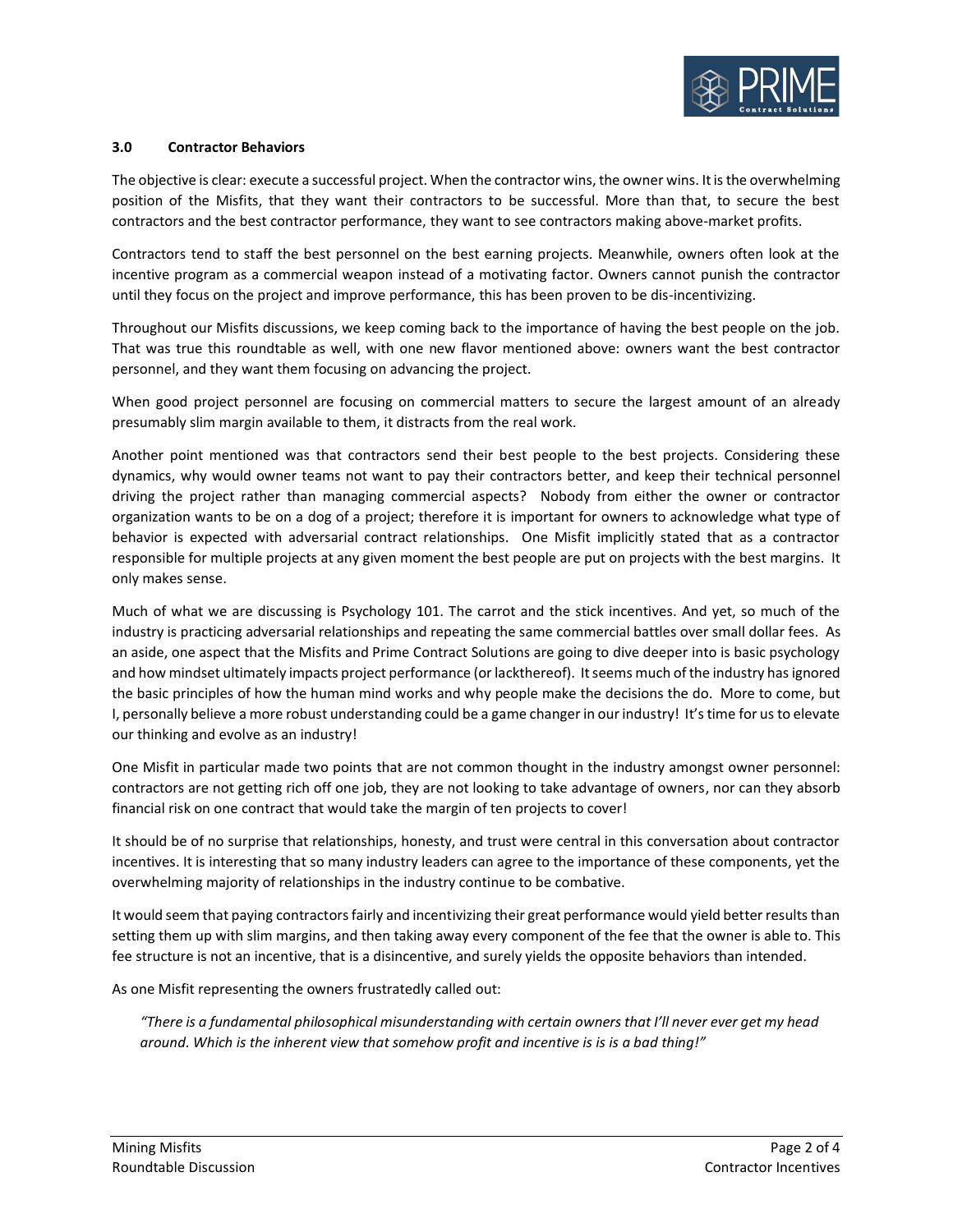

#### **4.0 Alternate Incentive Models**

The one incentive model discussed by several Misfits was a fixed fee plus a behavioral based fee program, where the fixed fee assures the contractor will earn a comfortable margin, and the behavioral based fee offers potential upside for good performance against pre-determined criteria.

While this model seems like it would incentivize the right behaviors, it must be structured appropriately, and also there must be a great understanding of the program, and trust between the organizations. The owner must trust the contractor is going to place its efforts in the right areas to advance the project successfully, and the contractor needs to trust the owner is going to evaluate them fairly and award on a periodic basis the pre-determined criteria (often discretionary) of the fee accordingly.

Possibly the greatest benefit of this model is not just the potential for above-average fee being awarded, or that it is driving good behavior rather than defensive behavior, but rather that it allows for frequent feedback between the owner and contractor parties throughout the project.

The Misfits agree that if the owner and contractor can give professional and honest feedback as to the overall performance to-date on a project, then they should be able to work together to improve in areas most critical to the project's success. Without this open and honest communication, the contractor is left again trying to decide for itself how to recover as much fee as possible, but not necessarily aligning to the owner's expectations for the project.

We cannot have a conversation about the right fee program to employ without addressing the importance of an accurate budget estimate. If a good budget cannot be established, then the fee amount and model is insignificant. If the estimate is wrong, then commercial battles will ensure, once again diluting from the objective of project success. Several misfits emphasized this point of getting the budget right, ensuring its checked and achievable.

If the budget estimate is not achievable, then the owner is setting its contractors up for failure from day one. This point cannot be understated.

Another incentive model that many Misfits found effective was direct payouts to contractor site personnel. As mentioned above, many site personnel are not affected by corporate margins, and as such many fee programs are not incentivizing the people who have the greatest impact on the success of a job. One concept worth noting here is the belief that both owner and contractor site personnel should optimally be driving to the same objectives and incentive model. Not taking into account this important distinction and philosophy can cause disparagement (or worse) on the project.

If a component of the fee were payable to front-line supervision for good performance, would those personnel not want to strive to make the project more successful? Pride in performance is an important quality to any trade. Knowing that you can be rewarded for great performance sure sounds like a better incentive than being punished for missing calculated targets.

The true question, is as an owner, do you want to manage a contractor through punative financial liabilities, or rather reward them for good performance and behavior. From my fantage point it seems pretty straight forward, yet this belief is often met with resistance in the industry. Why?

## **5.0 Conclusion**

The best incentive models should promote good performance and good behaviors, not punish for commercial gains.

Further to this, projects are most commonly successful when the owner and contractor have a good relationship, not an adversarial position from the very onset of the project.